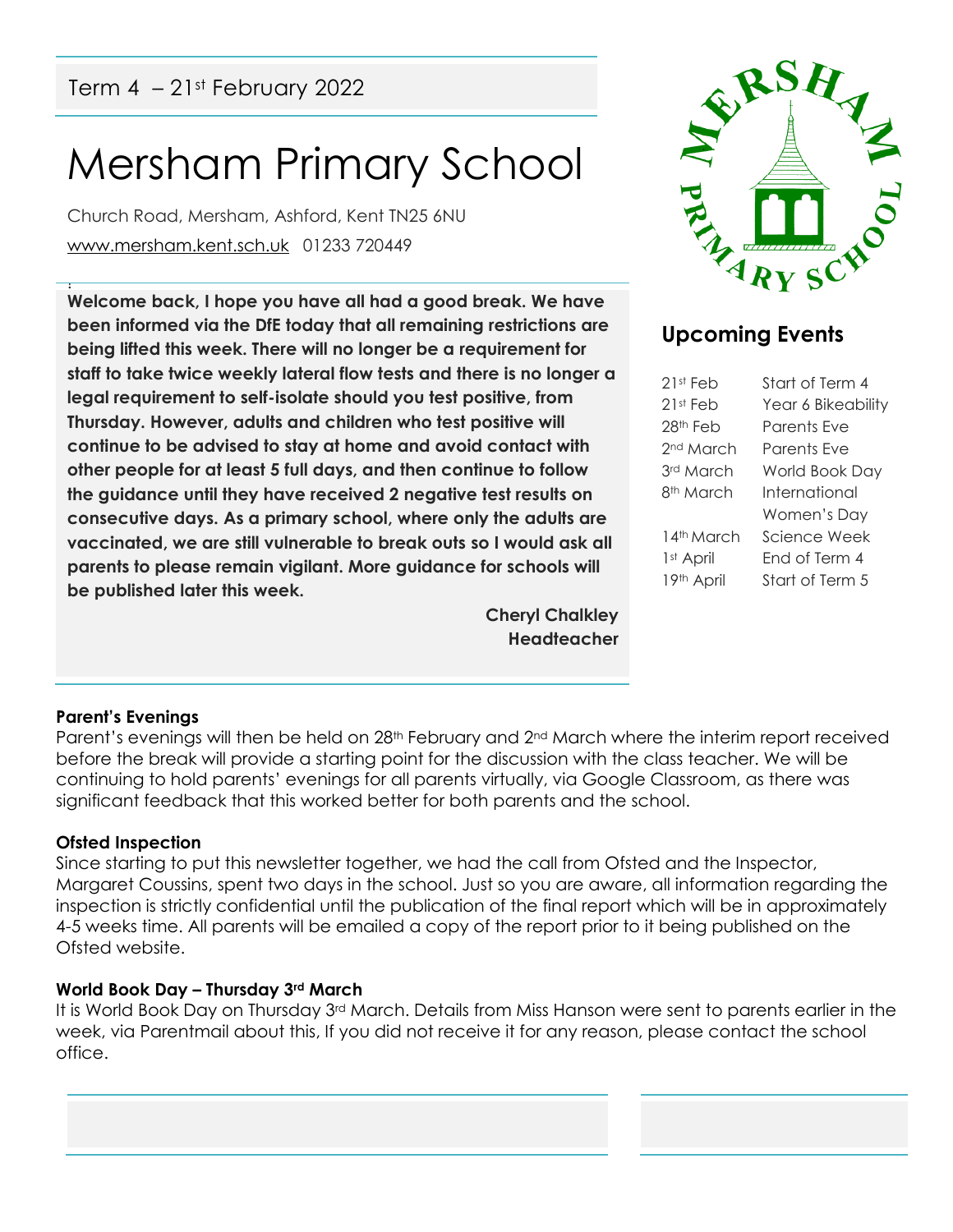#### **Affordable Bike Sale – Goldwyn School**

# **AFFOR:)ABLE REFURBISHED**

## **BUY a BIKE**

Pick up an affordable refurbished bike at our next bike sale event at Goldwyn School, Ashford (TN23 3BT). Bikes are fully serviced, clean and available in a variety of sizes.

## **DONATE a BIKE**

and we'll find it a good home. If you need a replacement, we'll

## **BIKE SALE EVENTS**



#### **Term Dates 2022-23**

Please find below the term dates for the next academic year: **Term 1**  Monday 5th September – Friday 21st October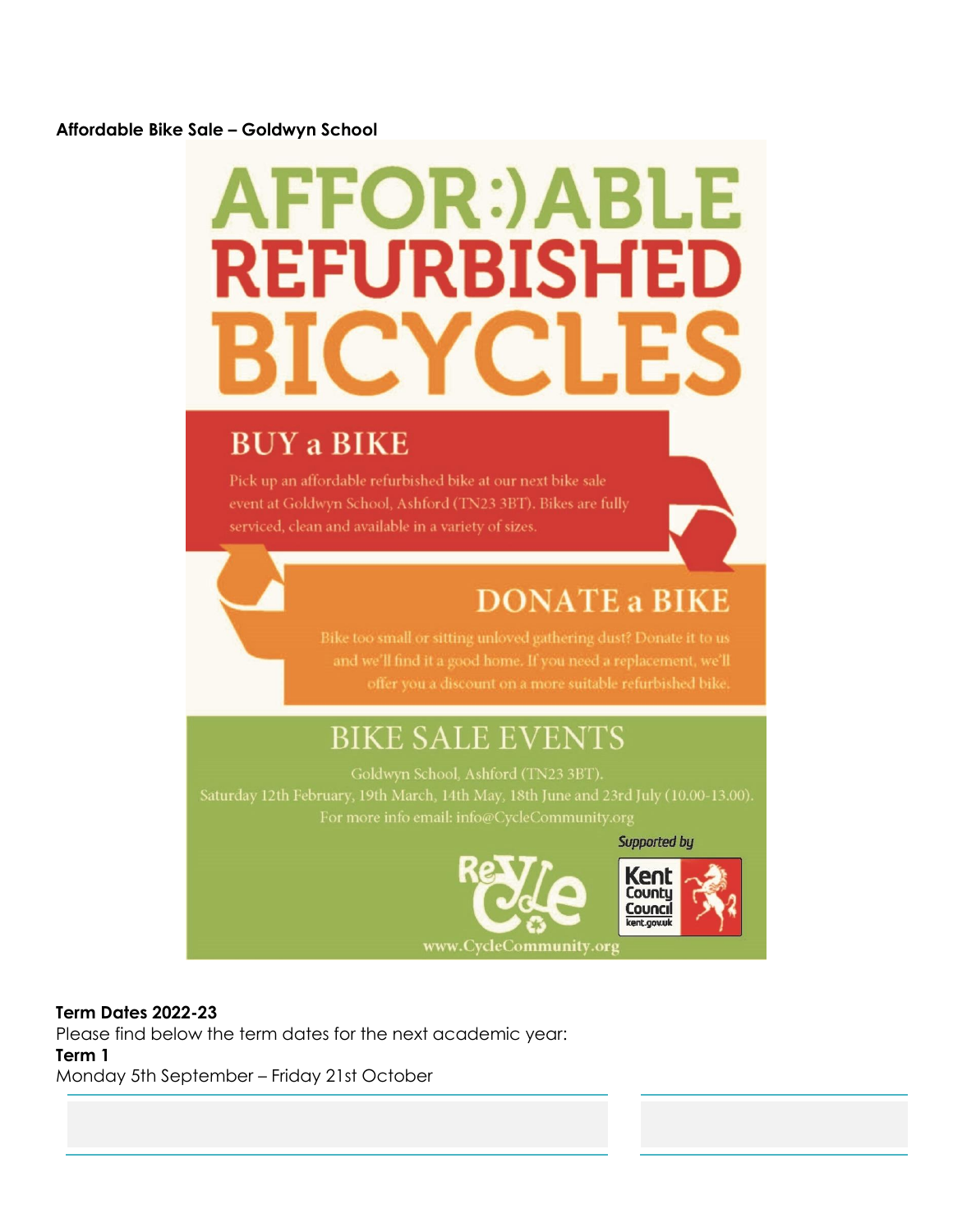Staff Development Days - Thursday 1st September and Friday 2nd September **Term 2**  Monday 31st October – Friday 16th December

#### **Term 3**

Tuesday 3rd January – Friday 10th February

#### **Term 4**

Monday 20th February – Friday 31st March

#### **Term 5**

Monday 17th April – Thursday 25th May ( Bank Holiday – Monday 1st May Staff Development Day – Friday 26th May

#### **Term 6**

Monday 5th June – Wednesday 19th July Staff Development Days – Thursday 20th July and Friday 21st July

#### **Class Assemblies – Terms 3 and 4**

These assemblies will be performed at 9:05am in the school hall and will focus on Online Safety. **Please note the change in date for Year 5 assembly**  Dates are as follows:

17th March 24th March

3rd March Duckling Class 10th March **Penguin Class** Kingfisher Class Toucan Class